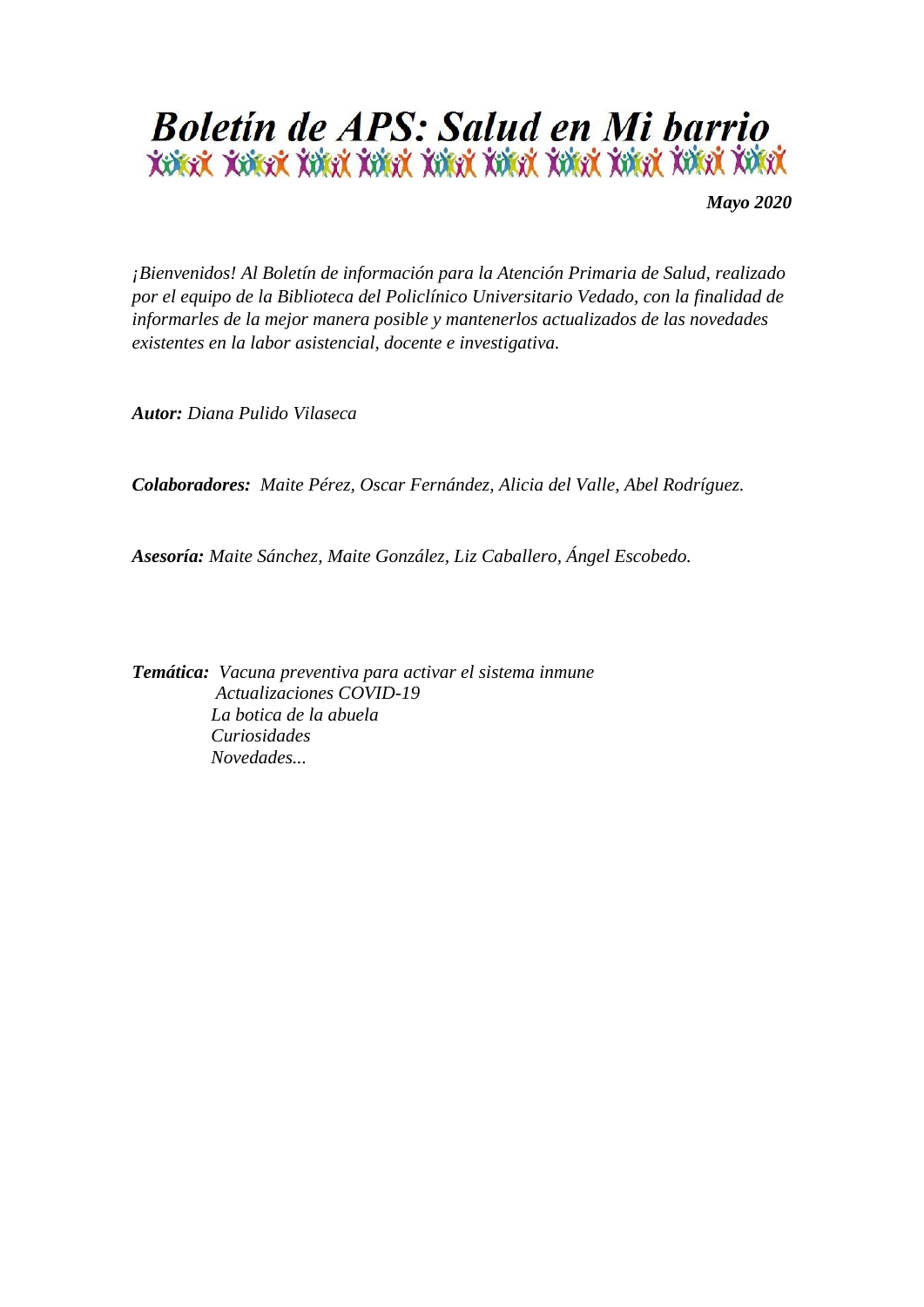

*Vacuna preventiva para activar el sistema inmune*



*Actualizaciones COVID-19*

*La vacunación ha constituido uno de los logros más importantes en la historia de la salud pública y ha contribuido a la disminución de la morbilidad y mortalidad. A diferencia de los medicamentos, las vacunas se aplican generalmente a personas sanas para que continúen sanas, por tanto, no deben ocasionar más daños que lo que podría producir la misma enfermedad.* 

*Es necesario que la población y la familia conozcan los beneficios y posibles riesgos que pudieran presentarse en el acto de vacunación, lo que proporcionaría mayor conocimiento sobre la importancia de las vacunas.* 

*Es tarea del médico enfatizar en este problema para garantizar mayor confiabilidad del programa de vacunación y seguridad en la población vacunada; debe, además, estar preparado para atender cualquier preocupación que surja en su área de salud o evento adverso que se produzca.* 

*El médico de familia, principal ejecutor de esta actividad, debe cumplir tres funciones básicas fundamentales: la educativa, la preventiva y la de vigilancia. En el futuro inmediato, las vacunas continuaran teniendo un gran impacto social en la prevención de las enfermedades infecciosas.*

## *Bibliografía*

*1. Ahmed SF, Quadeer AA, McKay MR. Preliminary Identification of Potential Vaccine Targets for the COVID-19 Coronavirus (SARS-CoV-2) Based on SARS-CoV Immunological Studies.Viruses [Internet]. 2020 Feb [citado 24 Abr 2020];12(3): [aprox. 15p.]. Disponible en:*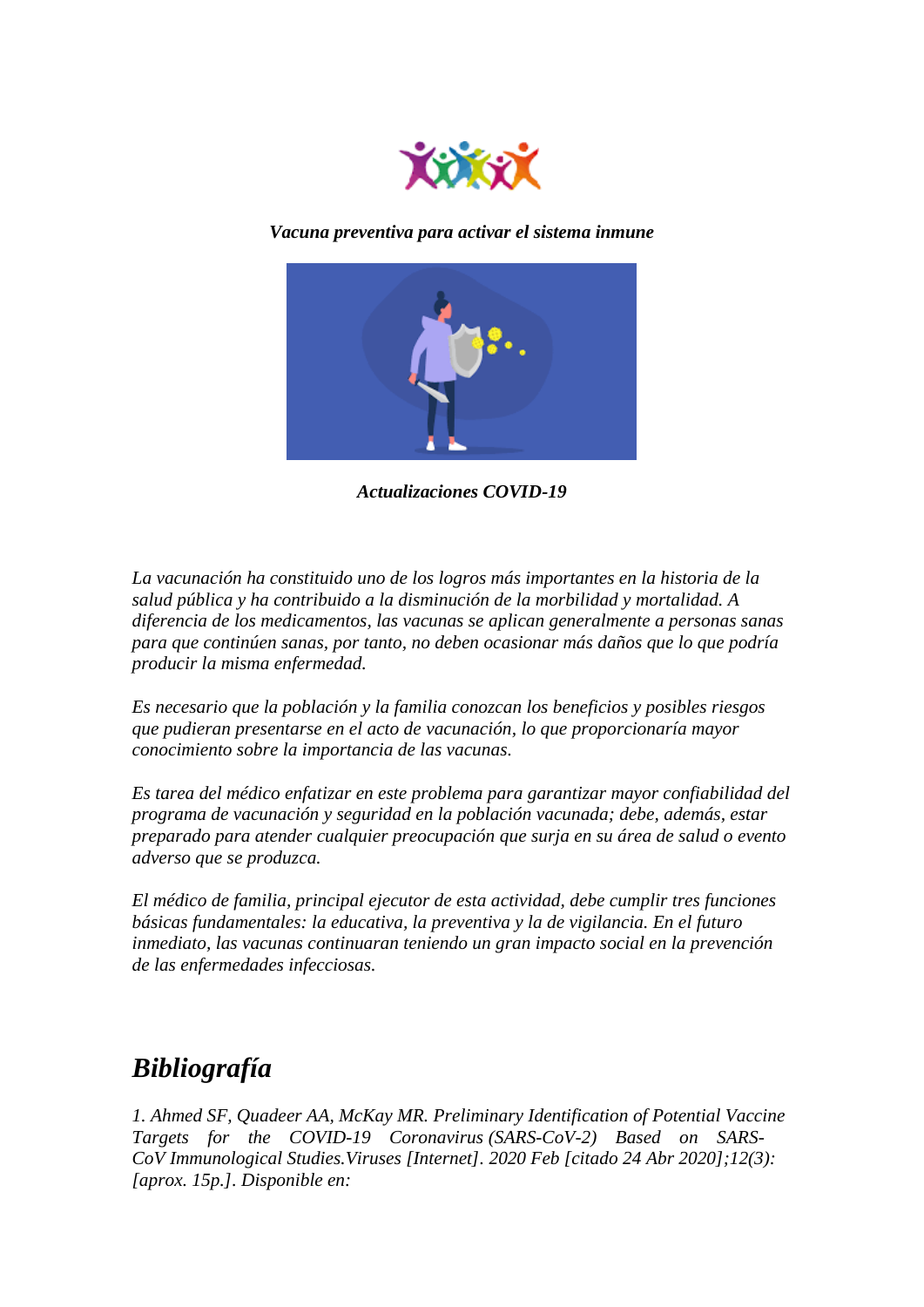*http://search.ebscohost.com/login.aspx?direct=true&db=mdc&AN=32106567&lang=e s&site=ehost-live*

*2. Berkley S. COVID-19 needs a Manhattan Project. Science Vol. 367, No. 6485. Mar 2020. DOI: 10.1126/science. abb8654*

*3. Cohen J. Vaccine designers take first shots at COVID-19. Science Vol. 368, No. 6486. Abr 2020. DOI: 10.1126/science.368.6486.14*

*4. Cohen J. COVID-19 vaccine protects monkeys from new coronavirus, Chinese biotech reports. Abr 2020. DOI: 10.1126/science.abc4050*

*5. Hyun-Jung Lee C, Koohy H. In silico identification of vaccine targets for 2019-n CoV.F1000 Res. [Internet]. 2020 Feb [citado 24 Abr 2020]; 9:145. Disponible en: https://www.ncbi.nlm.nih.gov/pmc/articles/PMC7111504/doi:10.12688/f1000research.2 2507.1*

*6. Immune boost against the corona virus In Germany, a vaccine candidate will be tested for its effectiveness against infections with the novel corona virus. / Vacuna para el coronavirus: Todo lo que debes saber sobre su desarrollo. Corona Infec Biol Med [Internet]. 2020 Mar [citado 24 Abr 2020]. Disponible en: https://www.mpg.de/14610776/immune-boost-coronavirushttps://www.cnet.com/es/como-se-hace/vacuna-para-el-coronavirus/*

*7. Kikkert M. Innate Immune Evasion by Human Respiratory RNA Viruses. J Innate Immun. [Internet]. 2020 [citado 24 Abr 2020];12(1):4-20. Disponible en: https://www.ncbi.nlm.nih.gov/pmc/articles/pmid/31610541/doi: 10.1159/000503030.* 

*8. Liu C, Zhou Q, Li Y, Garner LV, Watkins SP, Carter LJ, et al. Research and Development on Therapeutic Agents and Vaccines for COVID-19 and Related Human Coronavirus Diseases.ACS Cent Sci. [Internet]. 2020 Mar [citado 24 Abr 2020];6(3):315–331. Disponible en: https://www.ncbi.nlm.nih.gov/pmc/articles/PMC7094090/doi: 10.1021/acscentsci.0c00272*

*9. Nnamdi Oli A, Okechukwu Obialor W, Ositadimma Ifeanyichukwu M, Chukwu Odimegwu D, Nnaemeka Okoyeh J, Ogonna Emechebe G, et al. Immunoinformatics and Vaccine Development: An Overview.Immunotargets Ther [Internet]. 2020 [citado 24 Abr 2020];9: 13–30. Disponible en: https://www.ncbi.nlm.nih.gov/pmc/articles/PMC7049754/doi:* 

*10. 2147/ITT.S24106410.Prompetchara E, Ketloy C, Palaga T. Immune responses in COVID-19 and potential vaccines: Lessons learned from SARS and MERS epidemic. Asían Pacifica jornal of alergia and inmunología [Internet]. 2020 Mar [citado 24 Abr 2020];38(1):1–9. Disponible en:* 

*http://search.ebscohost.com/login.aspx?direct=true&db=mdc&AN=32105090&lang=e s&site=ehost-live*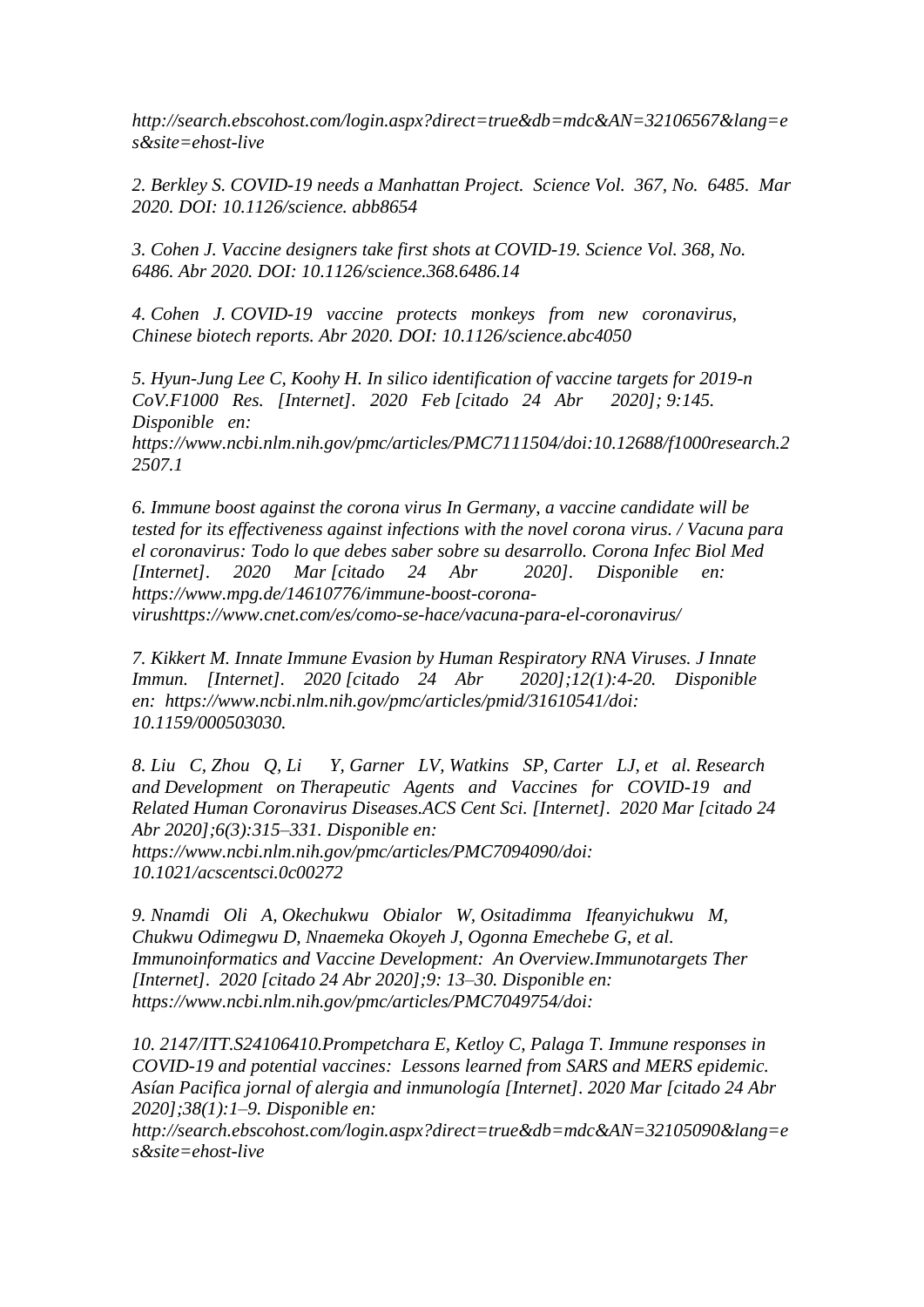*11. Raoult D, Zumla A, Locatelli F, Ippolito G, Kroemer G. Coronavirus infections: Epidemiological, clinical and immunological features and hypotheses. Cell Stress [Internet]. 2020 Mar [citado 24 Abr 2020]. Disponible en: https://www.ncbi.nlm.nih.gov/pmc/articles/PMC7064018/doi: 10.15698/cst2020.04.216* 

*12. Sarma P, Prajapat M, Avti P, Kaur H, Kumar S, Medhi B. Therapeutic options for the treatment of 2019-novel coronavirus: An evidence-based approach. Indian J Pharmacol [Internet]. 2020 [citado 24 Abr 2020]; 52:1-5. Disponible en: http://www.ijp-online.com/text.asp?2020/52/1/1/280269*

*13. Tu YF, Chien CS, Yarmishyn AA, Lin YY, Luo YH, Lin YT, et al. A Review of SARS-CoV-2 and the Ongoing Clinical Trials. Int J Mol Sci. [Internet]. 2020 Abr [citado 24 Abr 2020];21(7): [aprox. 26p.]. Disponible en: pii: E2657. https://login.ezproxy.fiu.edu/login?qurl=http%3a%2f%2fresolver.ebscohost.com%2fop enurl%3fsid%3dEntrez%3aPubMed%26id%3dpmid%3a32290293doi: 10.3390/ijms21072657.* 

*14. Wen-Hsiang C, Ulrich Strych Hotez PJ, Bottazzi ME. The SARS-CoV-2 Vaccine Pipeline: an Overview. Curr Trop Med Rep [Internet]. 2020 Mar [citado 24 Abr 2020]:1–4. Disponible en:* 

*https://www.ncbi.nlm.nih.gov/pmc/articles/PMC7094941/doi: 10.1007/s40475-020- 00201-6*

*15. Lurie N, Saville M, Hatchett R, Halton J. Developing Covid-19 Vaccines at Pandemic Speed. [Internet]. 2020 [citado 24 Abr 2020]. Disponible en: https://www.nejm.org/doi/full/10.1056/NEJMp2005630DOI: 10.1056/NEJMp200563*

*Fuente: ALERTA BIBLIOGRÁFICA y NOTICIAS. Respuesta rápida para casos de epidemias/pandemias/desastres naturales Servicio Especial de la Biblioteca Médica NacionalNo.17/24 abril 2020 Vacuna de uso preventivo para estimular sistema inmune*

## *Actualizaciones COVID-19*

*1. Esposito S, Noviello S, Pagliano P. Update on treatment of COVID-19: ongoing studies between promising and disappointing results. Infez Med. 2020 Ahead of print Jun 1;28(2):198-211. PMID: 32335561*

*2. Shittu MO, Afolami OI. Improving the efficacy of Chloroquine and Hydroxychloroquine against SARS-CoV-2 may require Zinc additives - A better synergy for future COVID-19 clinical trials. Infez Med. 2020 Ahead of print Jun 1;28(2):192- 197. PMID: 32335560*

*3. Cimerman S, Chebabo A, Cunha CAD, Rodríguez-Morales AJ. Deep impact of COVID-19 in the healthcare of Latin America: the case of Brazil. Braz J Infect Dis. 2020 Apr 23. pii: S1413-8670(20)30032-5. doi: 10.1016/j.bjid.2020.04.005. [Epub ahead of print] No abstract available. PMID: 32335078*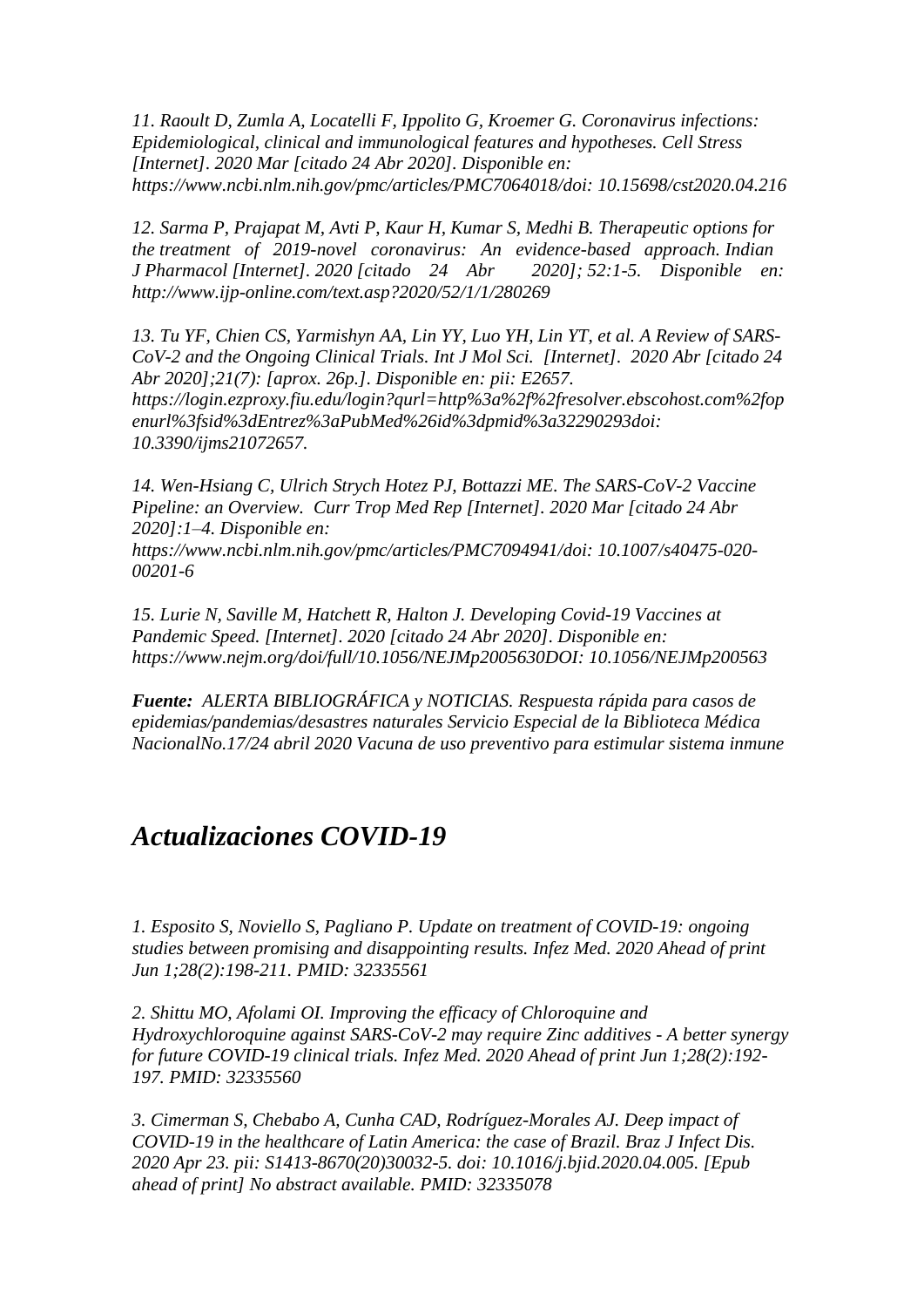*4. Dureab F, Al-Awlaqi S, Jahn A. COVID-19 in Yemen: preparedness measures in a fragile state. Lancet Public Health. 2020 Apr 23. pii: S2468-2667(20)30101-8. doi: 10.1016/S2468-2667(20)30101-8. [Epub ahead of print] No abstract available. PMID: 32334648*

*5. Redelmeier DA, Shafir E. Pitfalls of judgment during the COVID-19 pandemic. Lancet Public Health. 2020 Apr 23. pii: S2468-2667(20)30096-7. doi: 10.1016/S2468- 2667(20)30096-7. [Epub ahead of print] No abstract available. PMID: 32334647*

*6. MaassenVanDenBrink A, de Vries T, Danser AHJ. Headache medication and the COVID-19 pandemic. J Headache Pain. 2020 Apr 25;21(1):38. doi: 10.1186/s10194- 020-01106-5. PMID: 32334535*

*7. Häfner SJ. Bargain with the tooth fairy - The savings accounts for dental stem cells. Biomed J. 2020 Apr 22. pii: S2319-4170(20)30033-0. doi: 10.1016/j.bj.2020.04.001. [Epub ahead of print] PMID: 32333995*

*8. Buekens P, Alger J, Bréart G, Cafferata ML, Harville E, Tomasso G. A call for action for COVID-19 surveillance and research during pregnancy. Lancet Glob Health. 2020 Apr 22. pii: S2214-109X (20)30206-0. doi: 10.1016/S2214-109X (20)30206-0. [Epub ahead of print] No abstract available. PMID: 32333854*

*9. Andreakos E, Tsiodras S. COVID-19: lambda interferon against viral load and hyperinflammation. EMBO Mol Med. 2020 Apr 25. doi: 10.15252/emmm.202012465. [Epub ahead of print] PMID: 32333818*

*10. Huang WE, Lim B, Hsu CC, Xiong D, Wu W, Yu Y, Jia H, Wang Y, Zeng Y, Ji M, Chang H, Zhang X, Wang H, Cui Z. RT-LAMP for rapid diagnosis of coronavirus SARS-CoV-2. Microb Biotechnol. 2020 Apr 25. doi: 10.1111/1751-7915.13586. [Epub ahead of print] PMID: 32333644*

*11. Canova V, Lederer Schläpfer H, Piso RJ, Droll A, Fenner L, Hoffmann T, Hoffmann M. Transmission risk of SARS-CoV-2 to healthcare workers -observational results of a primary care hospital contact tracing. Swiss Med Wkly. 2020 Apr 25;150: w20257. doi: 10.4414/smw.2020.20257. eCollection 2020 Apr 20. PMID: 32333603*

*12. Blumberg E. Guidance for evaluating and testing patients for COVID-19. Am J Transplant. 2020 May;20(5):1457. doi: 10.1111/ajt.15895. No abstract available. PMID: 32333516*

*13. Kashi AH. COVID-19 and Semen: An Unanswered Area of Research. Urol J. 2020 Apr 25. doi: 10.22037/uj. v0i0.6160. [Epub ahead of print] No abstract available. PMID: 32333379*

*14. Tsiambas E, Papanikolaou V, Chrysovergis A, Mastronikolis N, Ragos V, Kavantzas N, Lazaris AC, Kyrodimos E. Coronavirus in Hematologic Malignancies: Targeting Molecules Beyond the Angiotensin-Converting Enzyme 2 (ACE2) Wall in COVID-19.*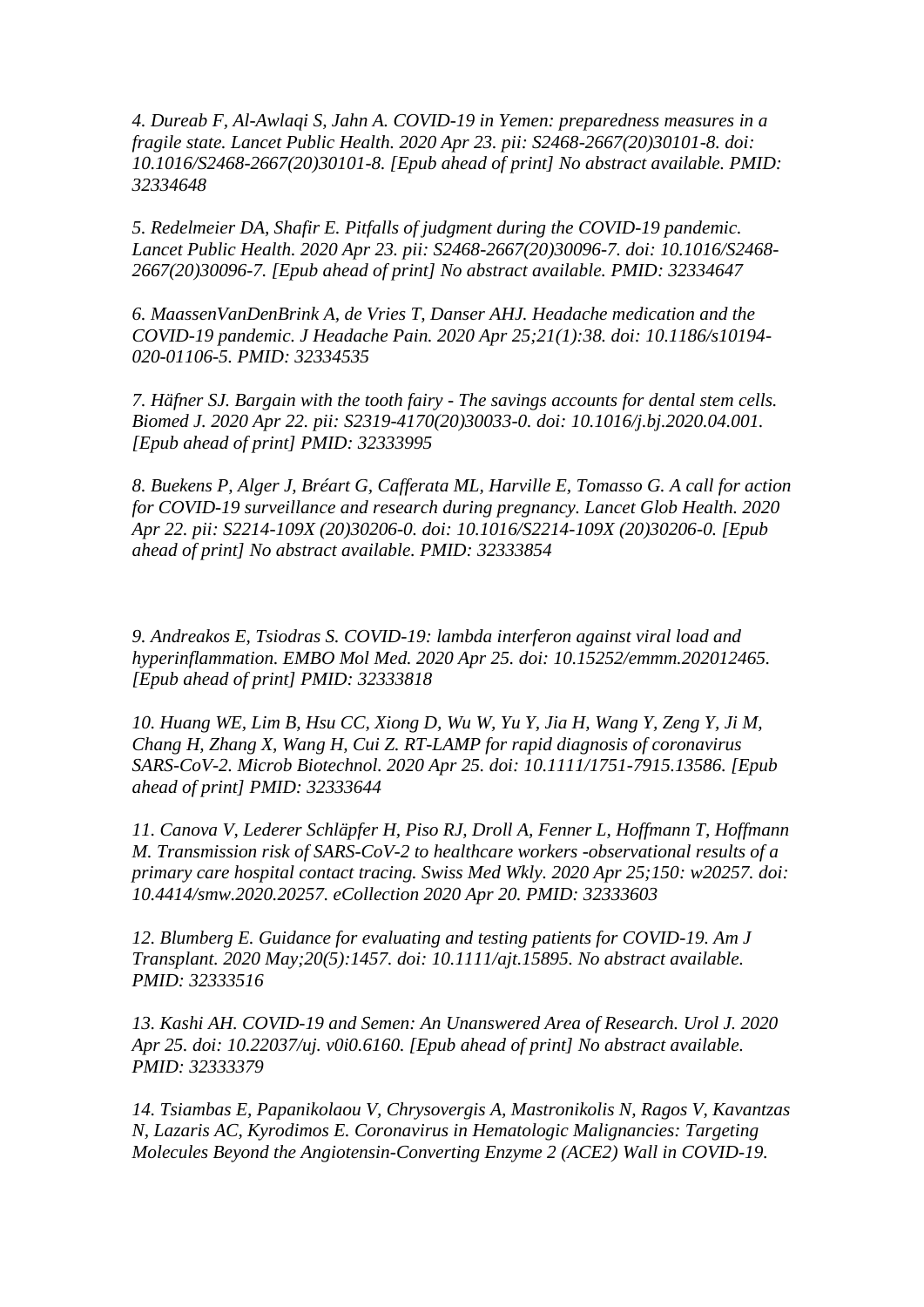*Pathol Oncol Res. 2020 Apr 24. doi: 10.1007/s12253-020-00810-6. [Epub ahead of print] No abstract available. PMID: 32333199*

*15. van Halem K, Cox J, Messiaen P, Pat K, Declercq C, Meersman A, Ramaekers D, Cartuyvels R, van der Hilst J. Care for adult non-ICU Covid-19 patients: early experiences from a Belgian tertiary care centre. Neth J Med. 2020 Apr;78(3):111-115. PMID: 32332185*

*16. Kumar DS, O'Neill SB, Johnston JC, Grant JM, Sweet DD. SARS-CoV-2 infection in a 76-year-old man with negative results for nasopharyngeal swabs and possible nosocomial transmission. CMAJ. 2020 Apr 24. pii: cmaj.200641. doi: 10.1503/cmaj.200641. [Epub ahead of print] No abstract available. PMID: 32332041*

*17. Wong SYS, Kin On K, Chan FKL. What can countries learn from Hong Kong's response to the COVID-19 pandemic? CMAJ. 2020 Apr 24. pii: cmaj.200563. doi: 10.1503/cmaj.200563. [Epub ahead of print] No abstract available. PMID: 32332040*

*18. Quinn KL, Fralick M, Zipursky JS, Stall NM. Renin-angiotensin-aldosterone system inhibitors and COVID-19. CMAJ. 2020 Apr 24. pii: cmaj.200619. doi: 10.1503/cmaj.200619. [Epub ahead of print] No abstract available. PMID: 32332039*

*19. Abrams EM, Geert W 'J, Yang CL. Asthma and COVID-19. CMAJ. 2020 Apr 24. pii: cmaj.200617. doi: 10.1503/cmaj.200617. [Epub ahead of print] No abstract available. PMID: 32332038*

*20. Millán-Oñate J, Millan W, Mendoza LA, Sánchez CG, Fernandez-Suarez H, Bonilla-Aldana DK, Rodríguez-Morales AJ. Successful recovery of COVID-19 pneumonia in a patient from Colombia after receiving chloroquine and clarithromycin. Ann Clin Microbiol Antimicrob. 2020 Apr 24;19(1):16. doi: 10.1186/s12941-020- 00358-y. PMID: 32331519*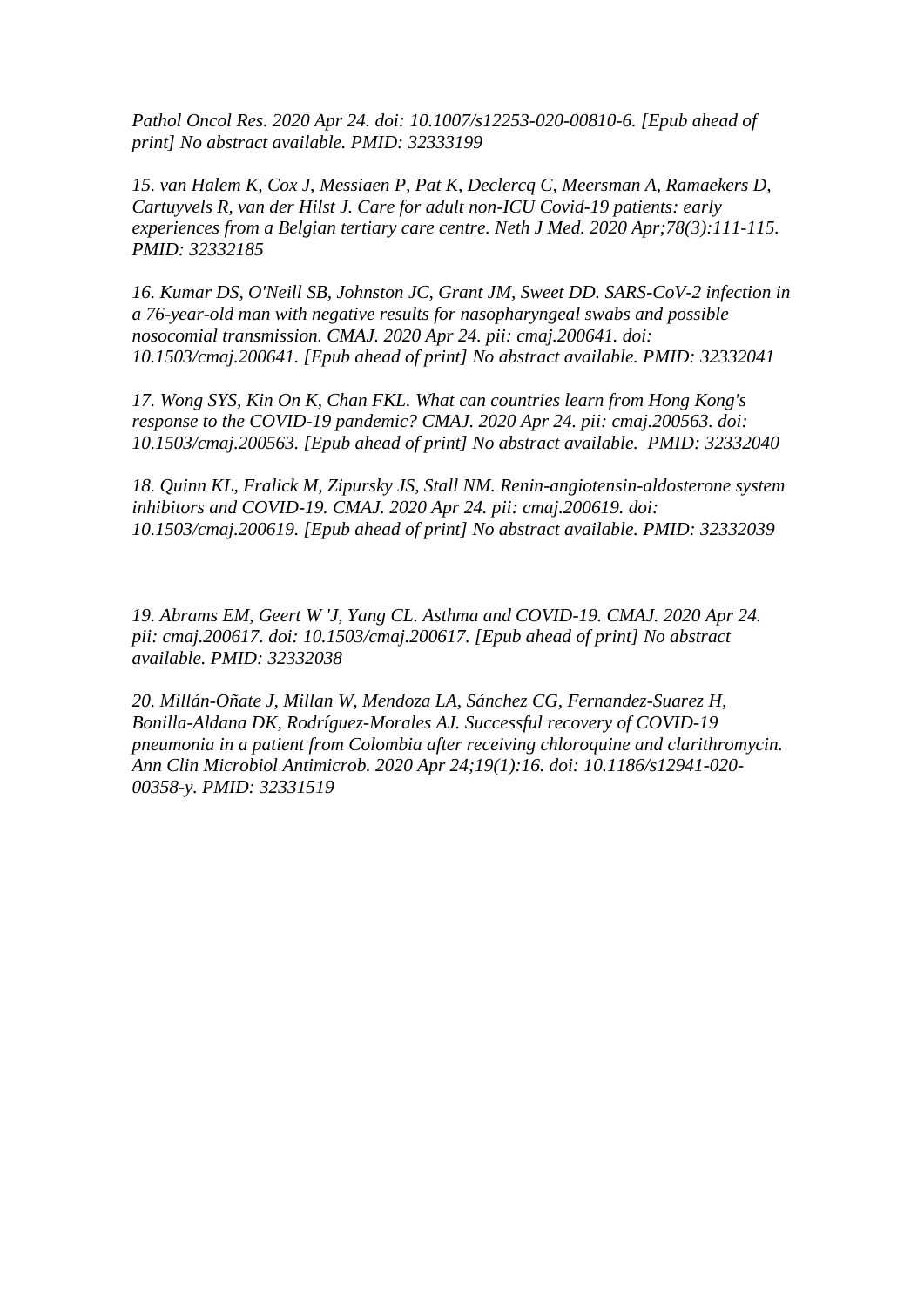

## La botica de la abuela

## Jarabe para la tos seca

Ingredientes 1/4 cucharadita pimienta 1/4 cucharadita jengibre rallado 1 cucharada de miel 1 cucharada de vinagre de manzana 2 cucharadas de agua

Preparación Se mezcla todo bien y se toma una cucharada cada tres o cuatro horas, según sea necesario.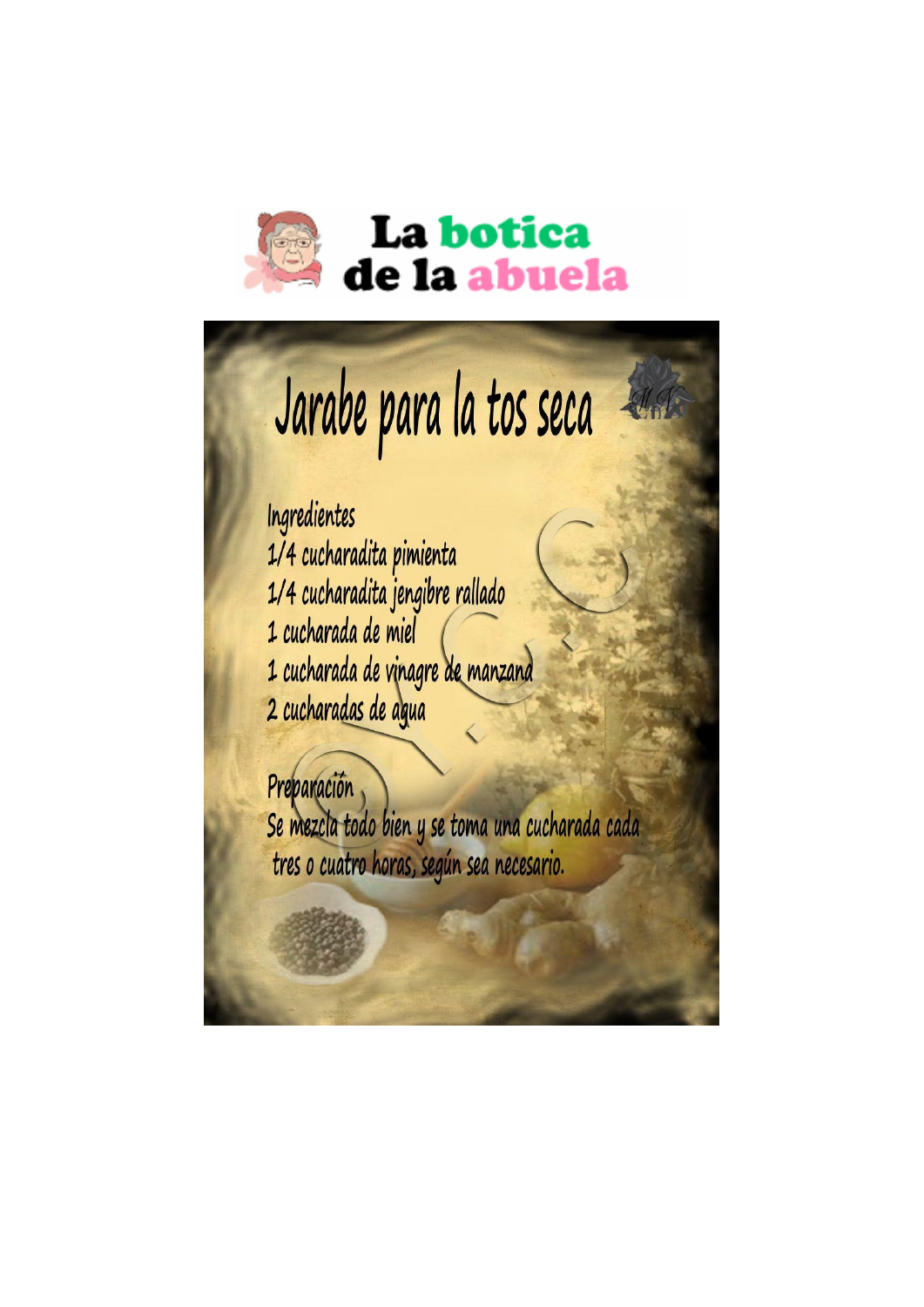

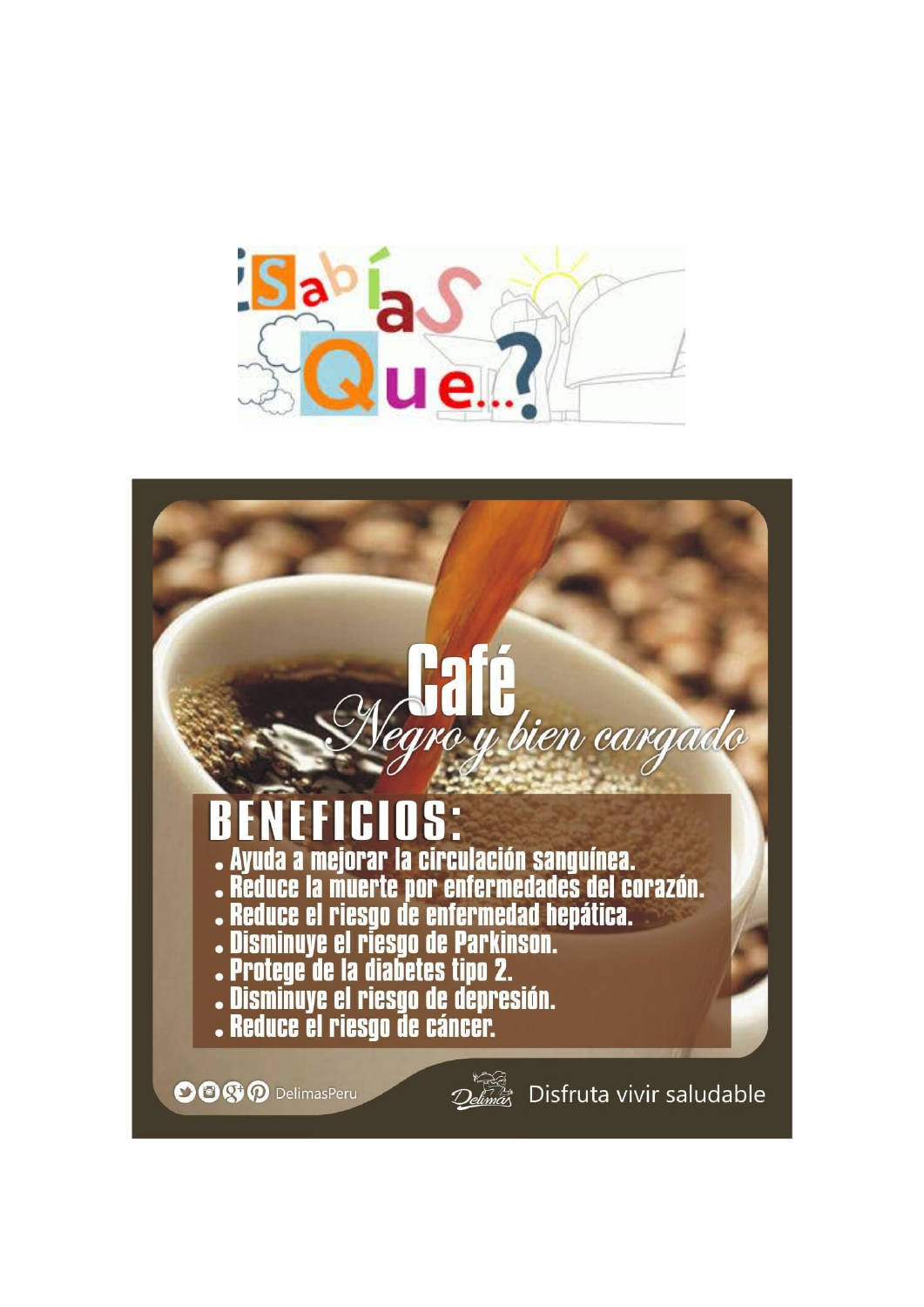